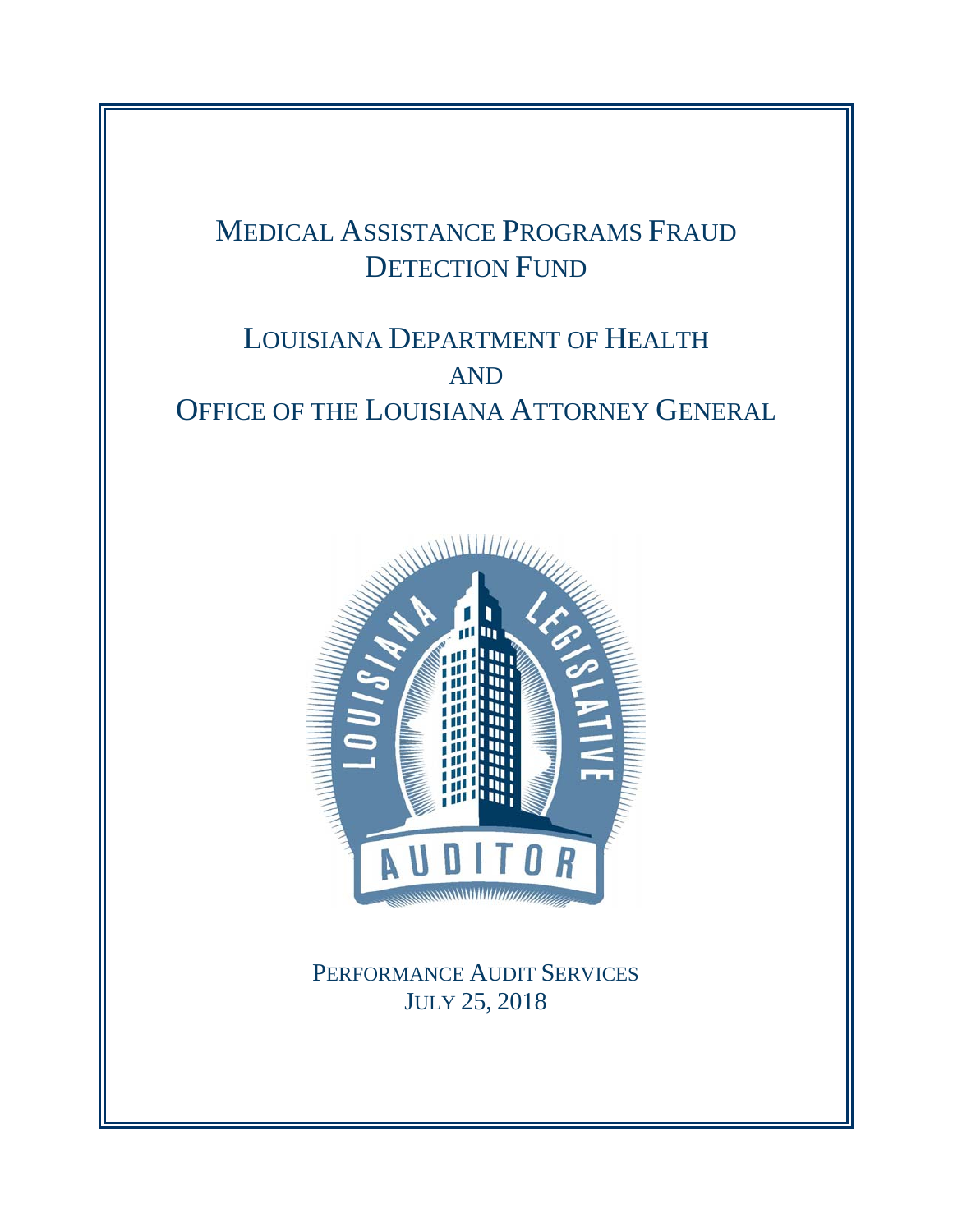#### **LOUISIANA LEGISLATIVE AUDITOR 1600 NORTH THIRD STREET POST OFFICE BOX 94397 BATON ROUGE, LOUISIANA 70804-9397**

**LEGISLATIVE AUDITOR** DARYL G. PURPERA, CPA, CFE

#### **ASSISTANT LEGISLATIVE AUDITOR FOR STATE AUDIT SERVICES** NICOLE B. EDMONSON, CIA, CGAP, MPA

#### **DIRECTOR OF PERFORMANCE AUDIT SERVICES** KAREN LEBLANC, CIA, CGAP, MSW

FOR QUESTIONS RELATED TO THIS PERFORMANCE AUDIT, CONTACT CHRIS MAGEE, PERFORMANCE AUDIT MANAGER, AT 225-339-3800.

Under the provisions of state law, this report is a public document. A copy of this report has been submitted to the Governor, to the Attorney General, and to other public officials as required by state law. A copy of this report is available for public inspection at the Baton Rouge office of the Louisiana Legislative Auditor.

This document is produced by the Louisiana Legislative Auditor, State of Louisiana, Post Office Box 94397, Baton Rouge, Louisiana 70804-9397 in accordance with Louisiana Revised Statute 24:513. Nine copies of this public document were produced at an approximate cost of \$4.50. This material was produced in accordance with the standards for state agencies established pursuant to R.S. 43:31. This report is available on the Legislative Auditor's website at www.lla.la.gov. When contacting the office, you may refer to Agency ID No. 9726 or Report ID No. 40170026 for additional information.

In compliance with the Americans With Disabilities Act, if you need special assistance relative to this document, or any documents of the Legislative Auditor, please contact Elizabeth Coxe, Chief Administrative Officer, at 225-339-3800.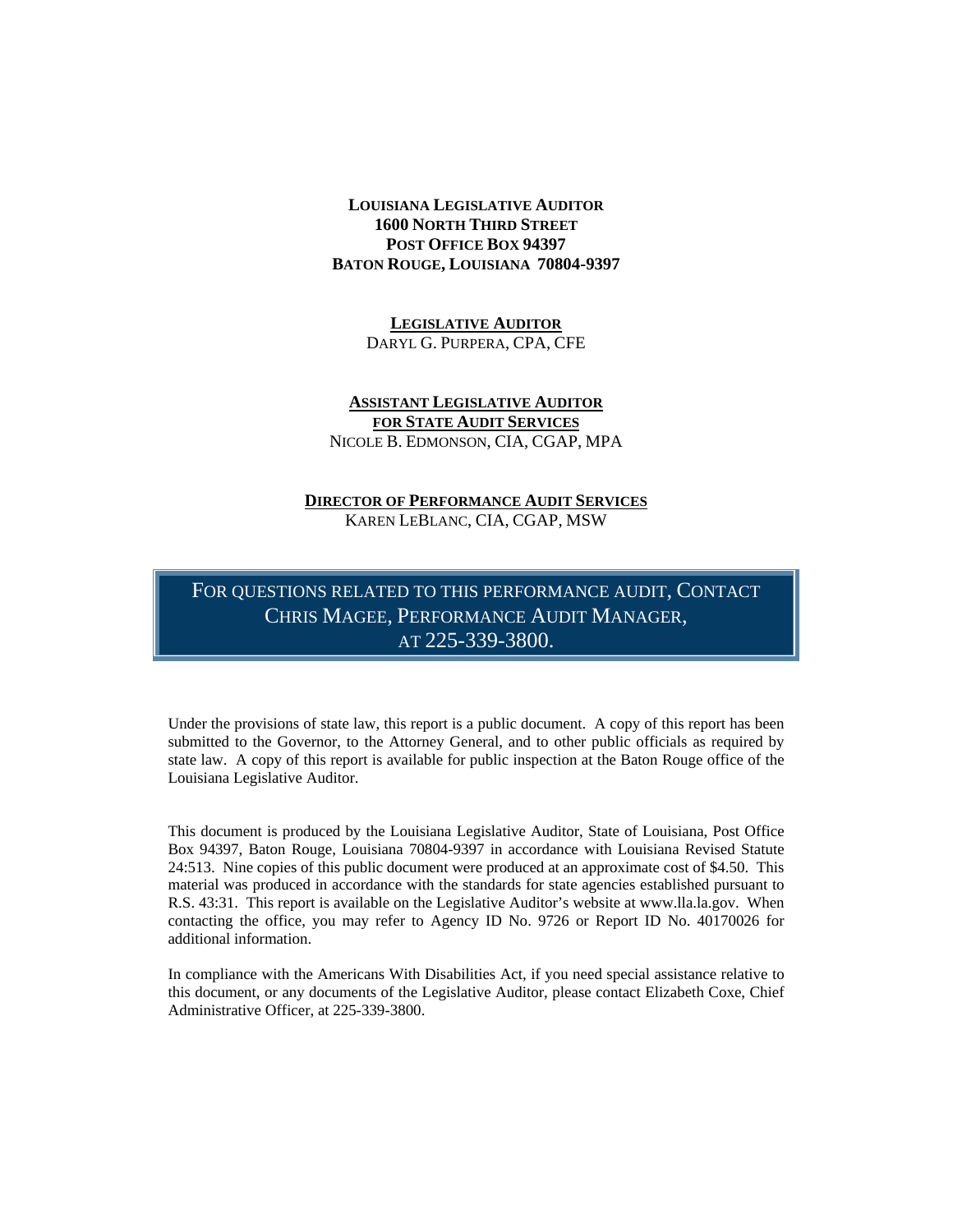

July 25, 2018

The Honorable John A. Alario, Jr., President of the Senate The Honorable Taylor F. Barras Speaker of the House of Representatives

Dear Senator Alario and Representative Barras:

This report provides the results of our evaluation of the Medical Assistance Programs Fraud Detection Fund (Medicaid Fraud Fund). The purpose of this audit was to determine whether the Louisiana Department of Health (LDH) and the Office of the Louisiana Attorney General (AG) deposited and expended funds from the Medicaid Fraud Fund from fiscal years 2012 through 2017 in accordance with state law. The report contains our findings, conclusions, and recommendations. I hope this report will benefit you in your legislative decision-making process.

We would like to express our appreciation to the management and staff of the AG and LDH for their assistance during this audit.

Respectfully submitted,

urpera

Daryl G. Purpera, CPA, CFE Legislative Auditor

DGP/aa

MEDICAID FRAUD FUND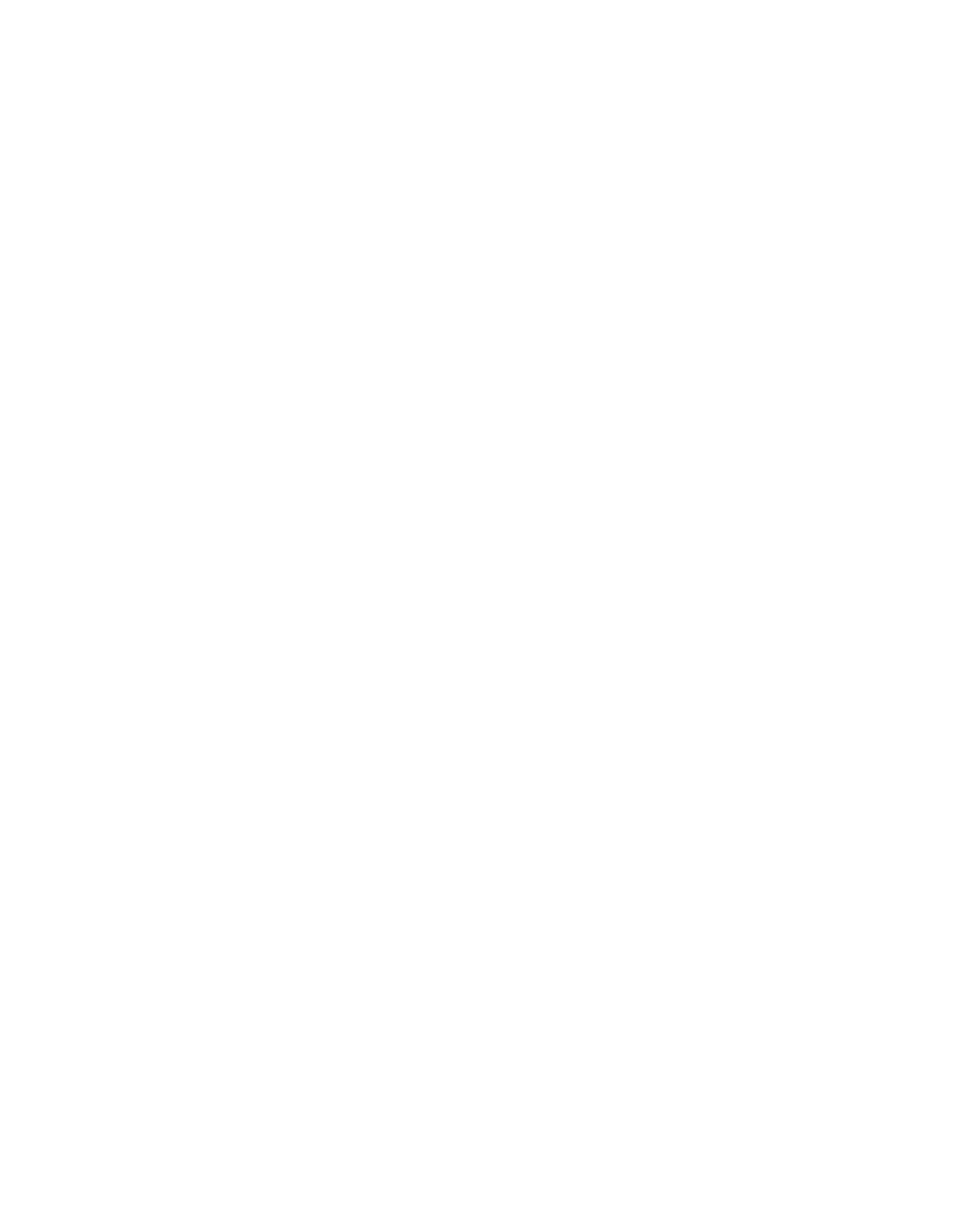## **Louisiana Legislative Auditor Daryl G. Purpera, CPA, CFE**

**Medical Assistance Programs Fraud Detection Fund Louisiana Department of Health Office of the Louisiana Attorney General** 



 $\overline{a}$ 

### July 2018 *Audit Control # 40170026*

## **Introduction**

In 1997 the Louisiana Legislature enacted Revised Statute (R.S.) 46:440.1, which established the Medical Assistance Programs Fraud Detection Fund (Medicaid Fraud Fund). The purpose of this fund is to provide financial support to the Louisiana Department of Health (LDH) and the Office of the Louisiana Attorney General (AG) for their efforts related to Medicaid fraud and abuse. Any monies that result from settlements or civil awards related to Medicaid fraud and abuse recovery efforts are required to be deposited into this fund, except for that amount necessary to make Medicaid whole.<sup>1</sup>

Prior to fiscal year 2009, there was no limit on the amount of funds LDH and the AG could each withdraw from the Medicaid Fraud Fund. Act 712 of the 2008 Regular Legislative Session amended the statute effective fiscal year 2009 to direct 50% to be allocated to LDH to be used solely for Medicaid fraud detection and prevention, and 50% of the monies collected and deposited into the Medicaid Fraud Fund to be allocated to the Medicaid Fraud Control Unit (MFCU) within the AG. Funds can only be expended for the following purposes:

- To pay costs or expenses incurred by LDH or the AG relative to a Medicaid fraud or abuse case
- To enhance fraud and abuse detection and prevention activities related to Medicaid
- To pay rewards for information concerning Medicaid fraud and abuse, and
- To provide a source of revenue for Medicaid in the event of a shortfall in state general fund.

 $1$  To make Medicaid whole is to fully recover overpayments or improper payments made to providers.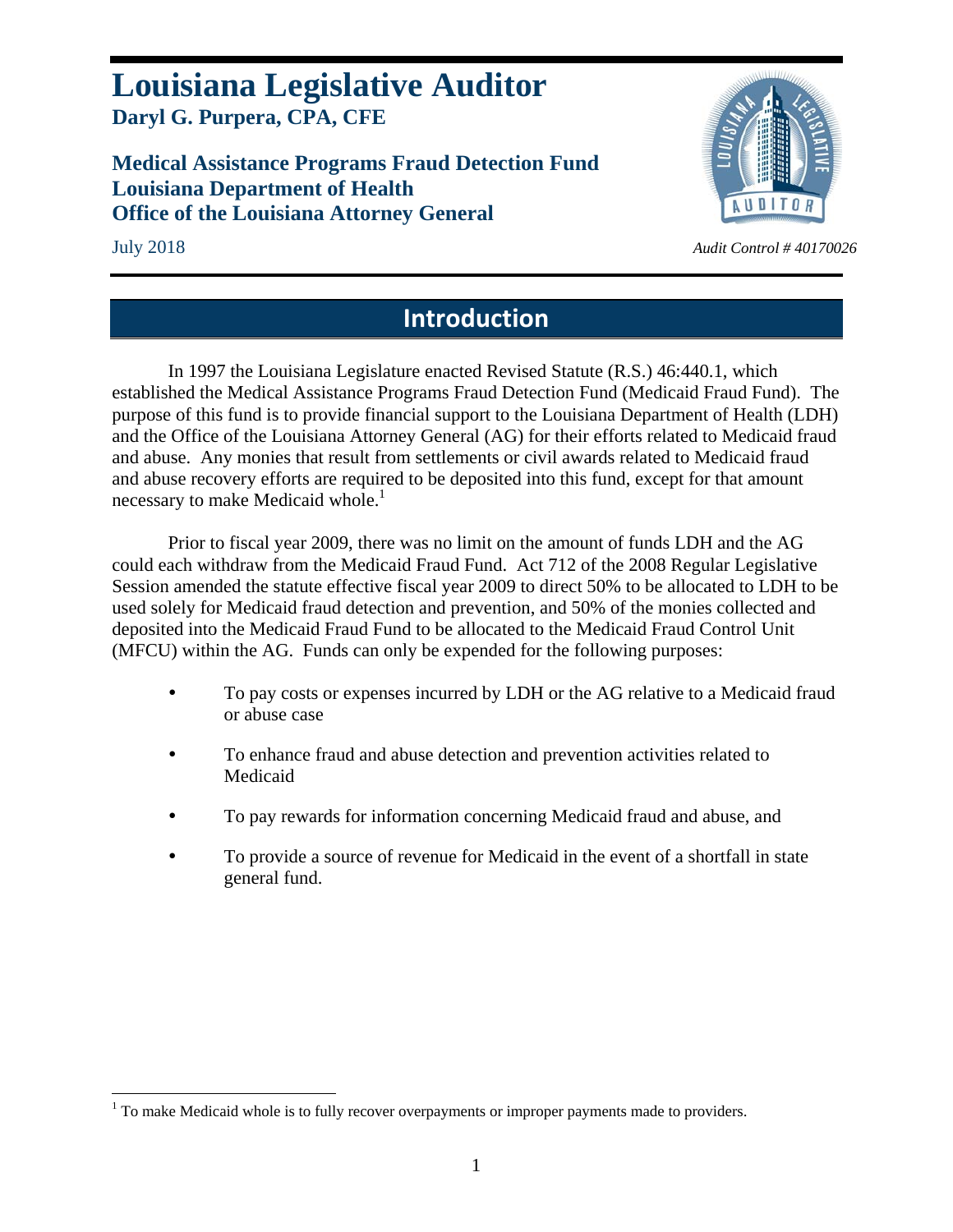Between fiscal years 2012 and 2017, LDH contributed \$323,570 to the Medicaid Fraud Fund, while the AG contributed a total of approximately \$16.7 million. Together, both agencies expended a total of \$14,644,186 from the Medicaid Fraud Fund. Other expenditures were the result of fund sweeps due to budget deficits. Exhibit 1 illustrates the LDH's and the AG's expenditures from the Medicaid Fraud Fund for fiscal years 2012 through 2017, while Exhibit 2 shows contributions and expenditures, by category.



**Source:** Prepared by legislative auditor's staff using information provided by LDH and the AG.

| <b>Exhibit 2</b><br><b>Medicaid Fraud Fund Contributions and Expenditures, by Category</b><br><b>Fiscal Years 2012 through 2017</b>                                                                                                                                                                                                                                                                                                                                                                                                                      |                     |                    |  |  |  |  |  |  |  |
|----------------------------------------------------------------------------------------------------------------------------------------------------------------------------------------------------------------------------------------------------------------------------------------------------------------------------------------------------------------------------------------------------------------------------------------------------------------------------------------------------------------------------------------------------------|---------------------|--------------------|--|--|--|--|--|--|--|
| <b>Category</b>                                                                                                                                                                                                                                                                                                                                                                                                                                                                                                                                          | <b>Contribution</b> | <b>Expenditure</b> |  |  |  |  |  |  |  |
| <b>LDH</b>                                                                                                                                                                                                                                                                                                                                                                                                                                                                                                                                               | \$323,570           | \$7,347,986        |  |  |  |  |  |  |  |
| AG                                                                                                                                                                                                                                                                                                                                                                                                                                                                                                                                                       | 16,669,257          | 7,296,200          |  |  |  |  |  |  |  |
| Interest                                                                                                                                                                                                                                                                                                                                                                                                                                                                                                                                                 | 127,550             | n/a                |  |  |  |  |  |  |  |
| Fund Sweeps*                                                                                                                                                                                                                                                                                                                                                                                                                                                                                                                                             | n/a                 | 7,584,917          |  |  |  |  |  |  |  |
| Total**                                                                                                                                                                                                                                                                                                                                                                                                                                                                                                                                                  | \$17,120,377        | \$22,229,103       |  |  |  |  |  |  |  |
| * As a result of Act 420 of the 2013 Regular Session, \$7.02 million of this amount was<br>transferred into the state general fund in fiscal year 2014. The remaining \$563,646 was<br>swept during fiscal years 2015 through 2017.<br>** The Medicaid Fraud Fund had a surplus from fiscal years 2010 through 2013. This<br>allowed for the Medicaid Fraud Fund to absorb the deficits depicted in this chart for fiscal<br>years 2012 through 2017.<br><b>Source:</b> Prepared by legislative auditor's staff using information from the Department of |                     |                    |  |  |  |  |  |  |  |
| Treasury.                                                                                                                                                                                                                                                                                                                                                                                                                                                                                                                                                |                     |                    |  |  |  |  |  |  |  |

The objective of this audit was:

### **To determine whether LDH and the AG deposited and expended funds from the Medicaid Fraud Fund from fiscal years 2012 through 2017 in accordance with state law.**

Overall, we found that both LDH and the AG need to develop an effective process to identify and ensure that the appropriate monies are deposited into the Medicaid Fraud Fund. In addition, LDH needs to ensure that funds expended from the Medicaid Fraud Fund meet the requirements established in state law. The issues we identified are summarized on the following page and in more detail throughout the report. Appendix A provides management's responses, and Appendix B details our scope and methodology. Appendix C shows both LDH and AG expenditures from the Medicaid Fraud Fund from fiscal years 2012 through 2017.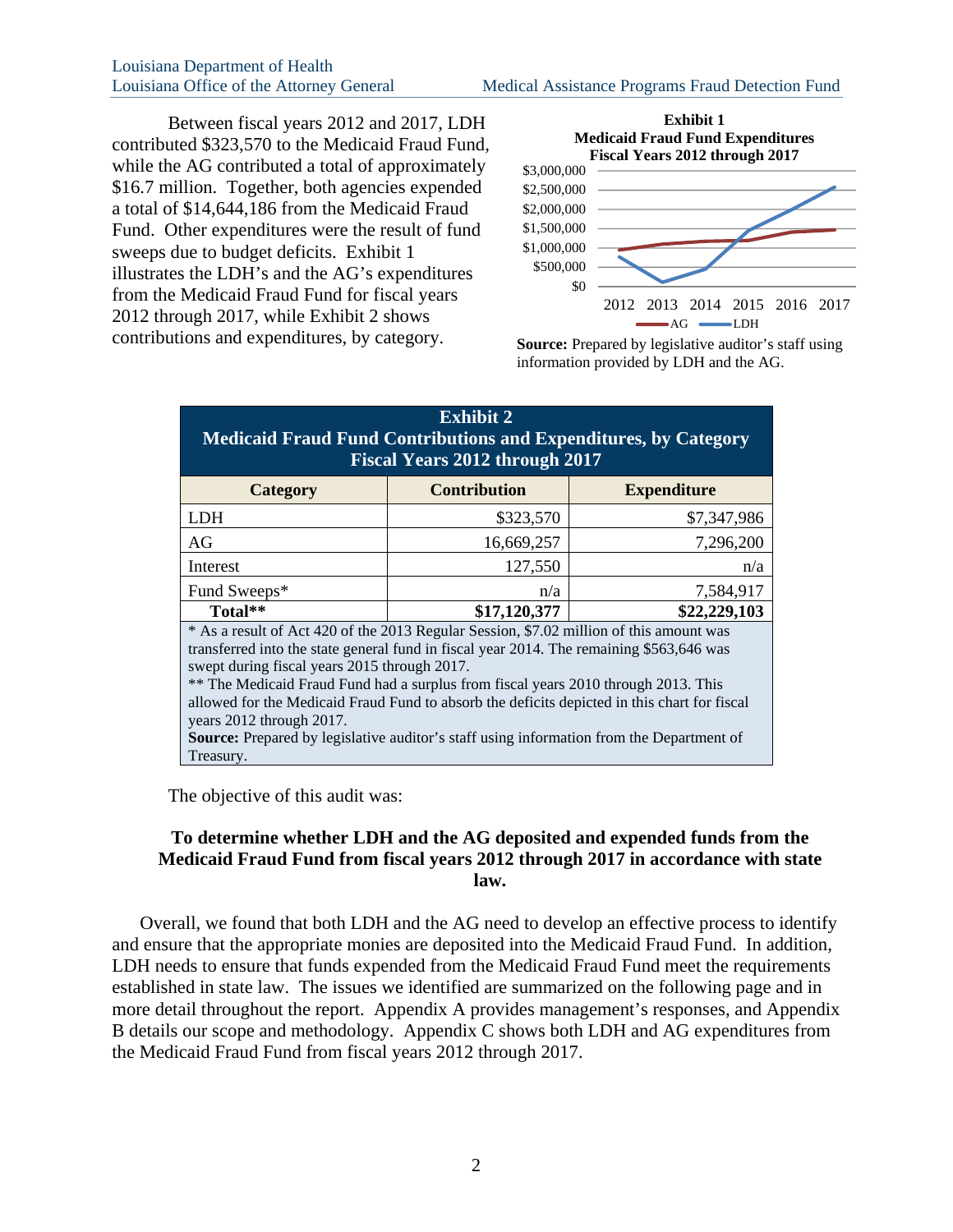# **Objective: To determine whether LDH and the AG deposited and expended funds from the Medicaid Fraud Fund from fiscal years 2012 through 2017 in accordance with state law.**

Our evaluation identified the following:

- **Both LDH and the AG lack an effective process to properly identify and deposit monies into the Medicaid Fraud Fund. As a result, LDH did not deposit approximately \$2.8 million, and the AG did not deposit \$712,713 into the Medicaid Fraud Fund in fiscal year 2016 in accordance with state law.** LDH did not deposit \$2,797,768 in fines and monetary penalties assessed between fiscal years 2012 and 2017 into the Medicaid Fraud Fund until February 2018. In fiscal year 2016, the AG deposited \$712,713 less than the amount indicated by agency memos and could not provide memos to support \$23,782 in deposits that were made into the Medicaid Fraud Fund between fiscal years 2013 and 2015.
- **LDH incorrectly deposited \$323,570 into the Medicaid Fraud Fund in fiscal year 2012 that should have been deposited into the Nursing Home Residents' Trust Fund.** According to LDH staff, deposits into the Medicaid Fraud Fund prior to fiscal year 2012 may have also been improper, because the memos directing the monies did not clearly specify where these monies were to be deposited.
- **LDH spent \$477,266 from the Medicaid Fraud Fund in fiscal year 2017 for salaries that do not appear to meet the intended purpose of contributing to the prevention and detection of Medicaid fraud and abuse. In addition, LDH spent \$642,593 from the Medicaid Fraud Fund in fiscal year 2012 on software that could not be implemented due to system compatibility issues.** LDH paid salaries for the internal audit section through the Medicaid Fraud Fund which do not fully contribute to the prevention and detection of Medicaid fraud and abuse as required by R.S. 46:440.1. The software, called Microsoft Dynamics 365, was purchased in June 2012 and was intended to track health care related events and identify fraud, waste, and abuse in the Medicaid program.
- **The AG expended \$7,062,076 from the Medicaid Fraud Fund during fiscal years 2012 through 2017 in accordance with the requirements of R.S. 46:440.1.** The Medicaid Fraud Fund is used to pay the state share of operations of the MFCU, which is responsible for investigating and prosecuting Medicaid provider fraud.

These issues are discussed in more detail on the following pages.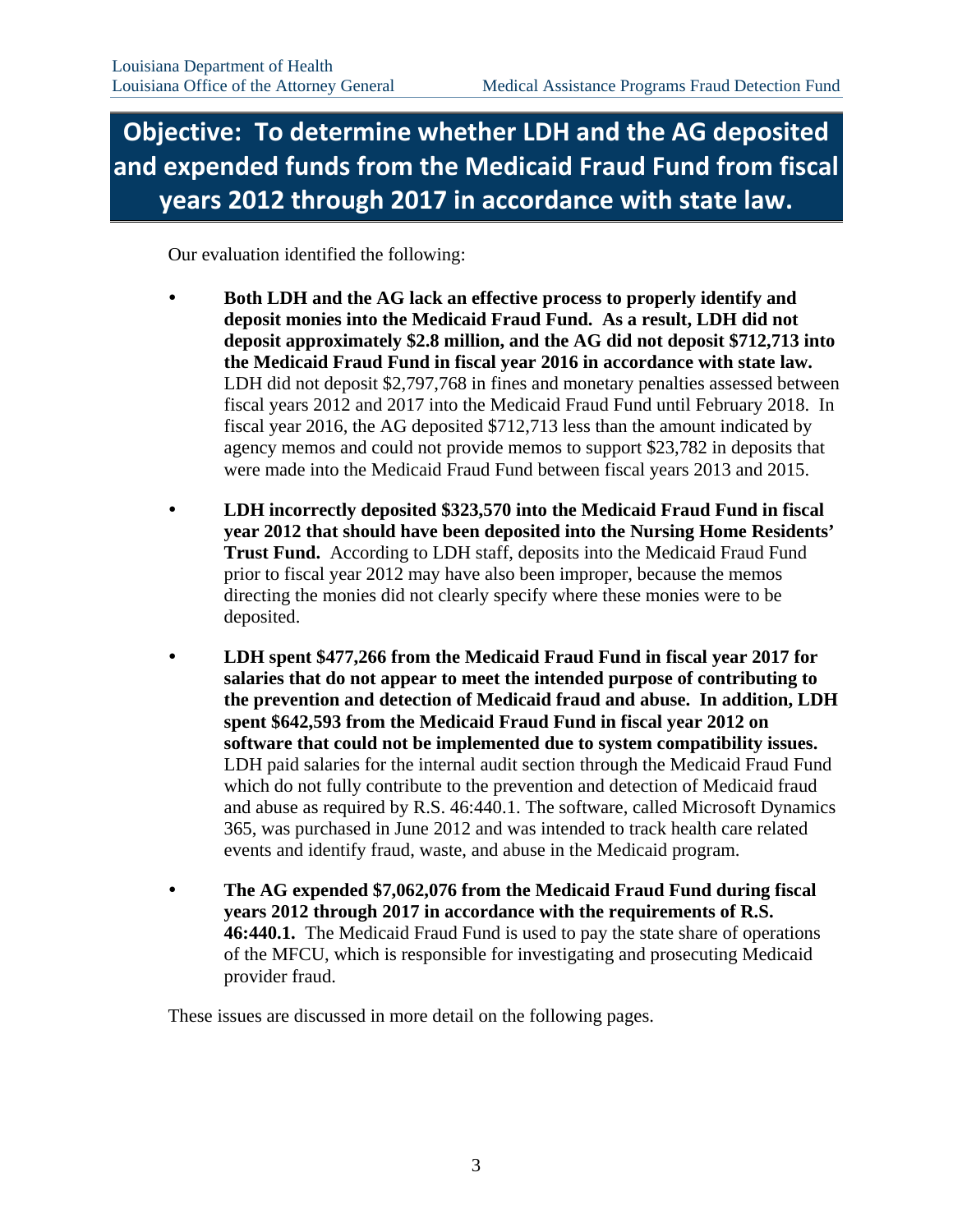<u>.</u>

### **Both LDH and the AG lack an effective process to properly identify and deposit monies into the Medicaid Fraud Fund. As a result, LDH did not deposit approximately \$2.8 million, and the AG did not deposit \$712,713 into the Medicaid Fraud Fund in fiscal year 2016 in accordance with state law.**

R.S. 46:440.1 requires that all monies received by the state pursuant to a civil award granted or settlement, except for the amount to make Medicaid whole, shall be deposited into the Medicaid Fraud Fund. If LDH or the AG levy and collect penalties or additional recoveries as part of settlement agreements between the state and violators of the state's Medical Assistance Program Integrity Law  $(MAPIL)$ ,  $^{2}$  these penalties and any additional recoveries such as costs of investigation should be deposited into the Medicaid Fraud Fund. For example, if an overpayment or fraud of \$3,500 is identified by LDH or the AG and a \$500 penalty is assessed, then the \$3,500 overpayment is recovered from the provider to make Medicaid whole and the \$500 monetary penalty is deposited into the Medicaid Fraud Fund. Both LDH and the AG send memos to their respective financial departments instructing that monies beyond the amounts needed to make Medicaid whole, be put into the Medicaid Fraud Fund.

**Between fiscal years 2012 and 2017, LDH collected \$2,797,768 in fines and monetary penalties but did not deposit any of these monies into the Medicaid Fraud Fund.** LDH's Program Integrity section imposes penalties for violations such as improper billing or billing for services not rendered, as well as for providers not having general liability insurance, workers' compensation insurance, or being improperly licensed. While these fines and monetary penalties are required to be deposited into the Medicaid Fraud Fund, LDH did not deposit them prior to February 2018. We reviewed LDH's case tracking system and identified \$2,797,768 in fines and monetary penalties during fiscal years 2012 through 2017 that should have been deposited into the Medicaid Fraud Fund. Instead, LDH staff erroneously classified these fines and monetary penalties as self-generated revenue. Once we identified this issue, LDH staff confirmed the results and appropriately deposited these monies into the Medicaid Fraud Fund in February 2018. Exhibit 3 shows the penalties and fines collected by LDH in fiscal years 2012 through 2017.

 $2^2$  MAPIL was enacted to combat and prevent fraud and abuse in the Medicaid program. It grants authority to pursue penalties, damages, or other remedies to protect the fiscal and programmatic integrity of Medicaid from providers who engage in fraud, misrepresentation, abuse, or other ill practices to obtain payments to which these providers are not entitled.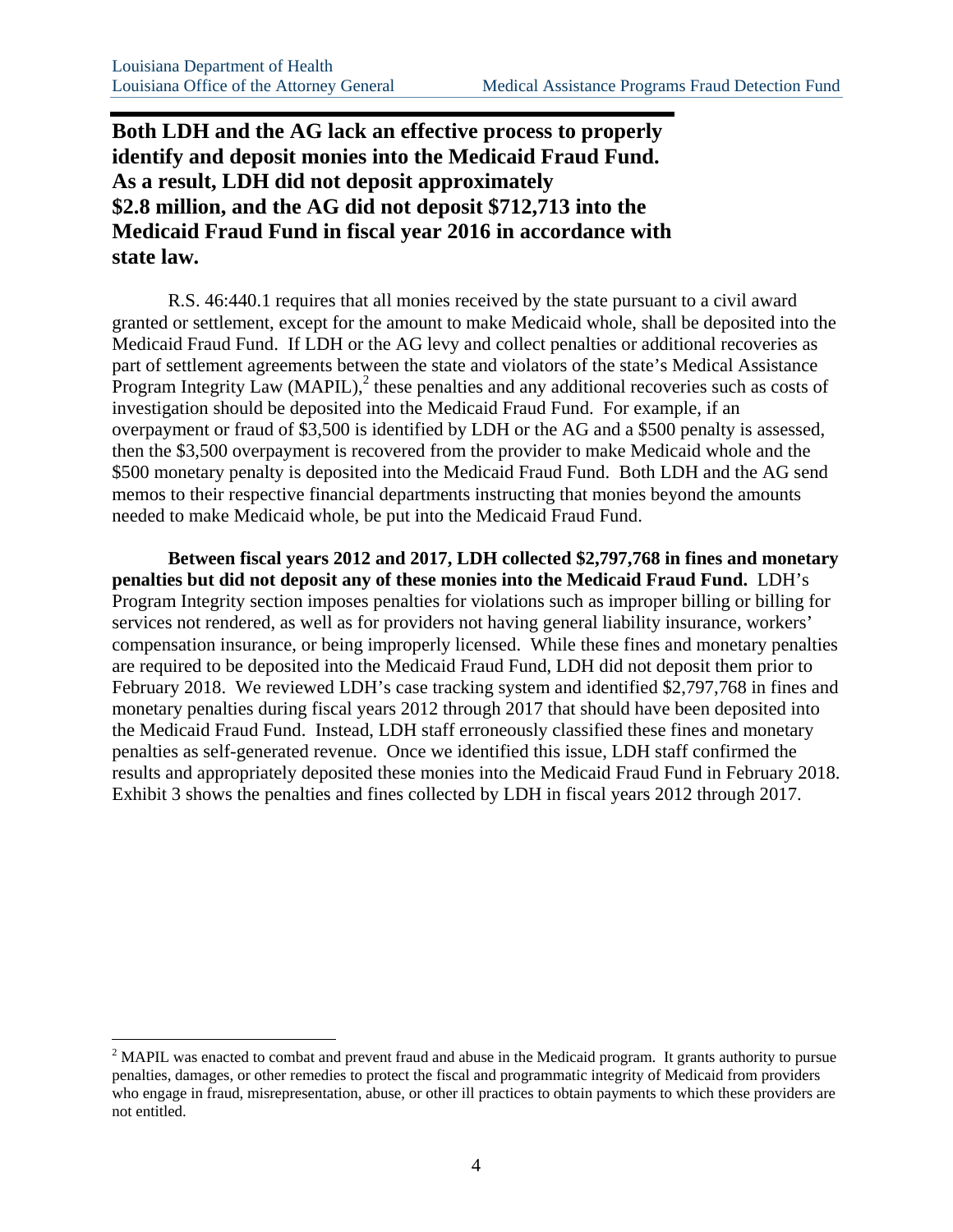

**Exhibit 3 LDH Program Integrity Fines and Monetary Penalties Collected Fiscal Years 2012 through 2017** 

**Source:** Prepared by legislative auditor's staff using information from LDH Program Integrity.

According to LDH management, the process for transferring monies into the Medicaid Fraud Fund was not done correctly between fiscal years  $2012$  and  $2017<sup>3</sup>$  due to unclear guidance in the law and lack of internal policy. LDH stated that it is not sure whether the fines or monetary penalties it assesses should be categorized as civil awards or settlements, which is what the law<sup>4</sup> states should be deposited into the Medicaid Fraud Fund. According to LDH, memos directing employees on where to deposit these fines and monetary penalties did not specifically state to deposit these funds into the Medicaid Fraud Fund.<sup>5</sup> This lack of clarity regarding the proper distribution of funds could result in additional fines and monetary penalties that should have been deposited into the Medicaid Fraud Fund from its inception in fiscal year 1998 through fiscal year 2011. LDH management reported that it has corrected its process and deposited \$112,892 into the Medicaid Fraud Fund for fiscal year 2018.<sup>6</sup>

**The AG lacks an effective process to ensure all required funds are deposited into the Medicaid Fraud Fund. As a result, the AG did not deposit \$712,713 into the Medicaid Fraud Fund in fiscal year 2016 in accordance with state law.** The AG relies on MFCU's Chief Auditor to prepare and issue memos to the financial department regarding amounts that should be deposited into the Medicaid Fraud Fund. However, there are no procedures that require the Chief Auditor's determinations to be reviewed to ensure the accuracy of the memos, or that confirm whether all memos are submitted. We obtained memos from fiscal years 2013 through  $2016<sup>7</sup>$  to calculate the amounts that should have been contributed to the Medicaid Fraud

 $\overline{a}$ 

 $3$  Because LDH's record retention policy is only six years, information for fiscal years 2011 and prior are not available. As a result, LDH cannot determine whether the process was done correctly during that timeframe. 4

 $4$  R.S. 46:440.1

<sup>&</sup>lt;sup>5</sup> The memo directed LDH employees to deposit funds into the "Fraud Account" instead of the "Medical Assistance Programs Fraud Detection Fund," which LDH management stated confused LDH employees.

<sup>&</sup>lt;sup>6</sup> This amount includes \$26,373 reclassified to the Medicaid Fraud Fund in January 2018, in addition to \$86,519 in penalties received in fiscal year 2018.<br><sup>7</sup> The AG had previously compiled memos for fiscal years 2013 through 2016 for LLA financial audit staff. Since

fiscal year 2012 files were outside of the AG's retention schedule and fiscal year 2017 memos would have to be pulled from their warehouse, we used the fiscal years 2013 through 2016 memos for our analysis.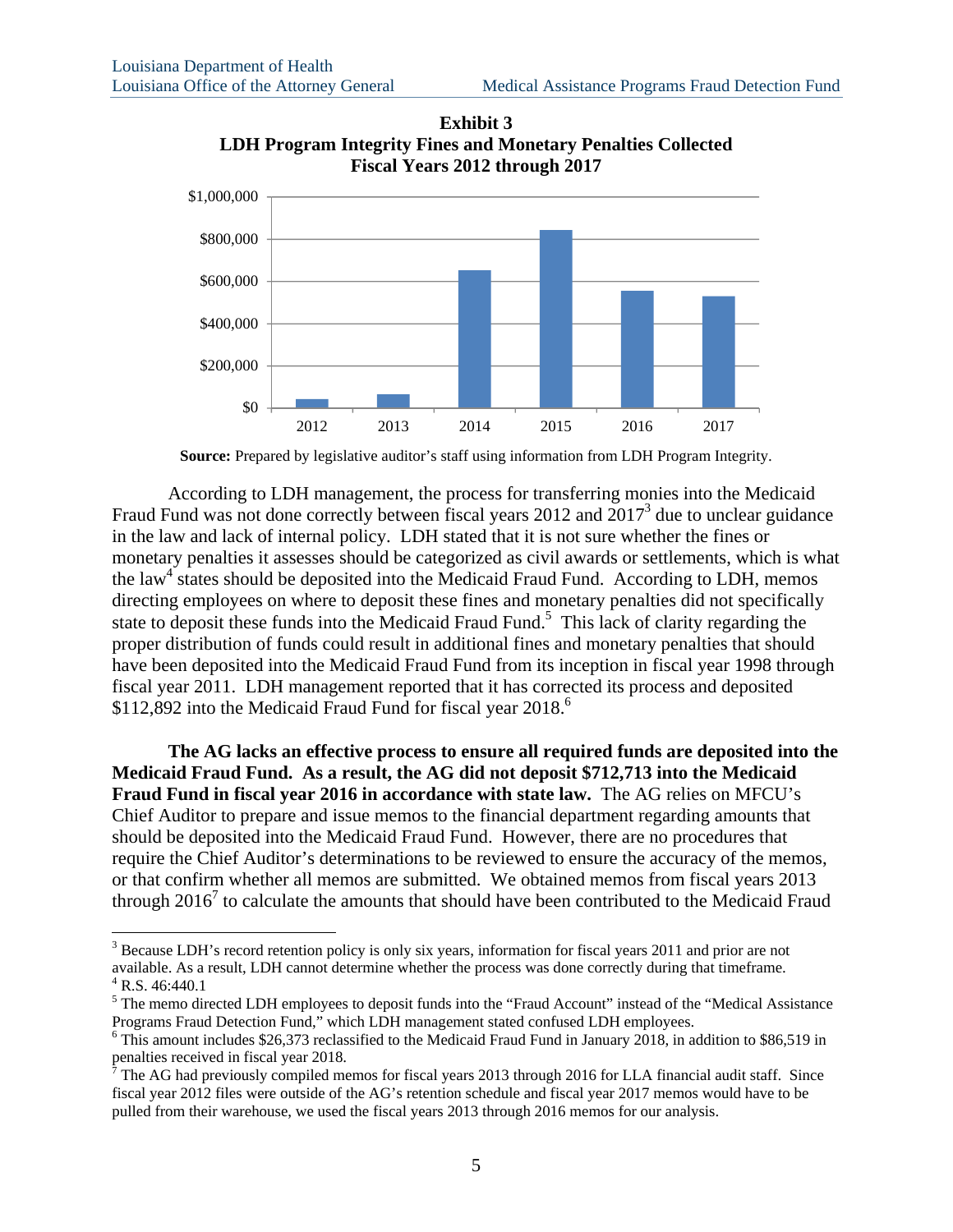$\overline{a}$ 

Fund and compared this information to what was actually deposited into the Medicaid Fraud Fund based on Department of Treasury documents. In fiscal year 2016, the AG deposited \$712,713 less than the amount indicated by the memos we received. Once we identified this issue, AG staff confirmed the results and appropriately deposited these monies into the Medicaid Fraud Fund in May and June  $2018$ <sup>8</sup>. In addition, the AG could not provide memos to support \$23,782 in deposits that were made to the Medicaid Fraud Fund between fiscal years 2013 and 2015.

Although the AG assigns a unique tracking number to each of its investigations (cases), it does not have a case tracking system to track the collections for each case, such as the amounts that should go to make Medicaid whole and the amounts that should go to the Medicaid Fraud Fund. In addition, the memos that direct monies to the Medicaid Fraud Fund do not include the case number, which sometimes results in payments being credited to the wrong account. For example, there was an instance where an account manager tracked and billed the incorrect provider because the providers had the same last name, with a similar first name.

Tracking of funds earmarked for the Medicaid Fraud Fund is further complicated by the fact that legislation can direct monies, such as those associated with Average Wholesale Price  $(AWP)^9$  cases that would normally be deposited into the Medicaid Fraud Fund, into other funds. In these cases, current AG audit and financial department staff do not always have the documentation necessary to identify the fund to which these monies were distributed. With no clear tracking process in place, it is difficult for management to reconcile amounts that should be directed to the Medicaid Fraud Fund. According to AG staff, the agency has recently established additional steps and procedures such as including case numbers and formulas to memos, monthly reconciliation reports, and quarterly meetings to review deposits to ensure improved communication for the accuracy of deposits to the Medicaid Fraud Fund.

**As a result of Act 597 of the 2012 legislative session, \$15,416,707 that would normally be deposited into the Medicaid Fraud Fund was directed to another fund in fiscal year 2013.** A large source of revenues to the Medicaid Fraud Fund during our audit period included AWP cases related to settlements with large pharmaceutical companies. However, Act 597 of the 2012 legislative session directed \$15,416,707 in MAPIL additional recoveries<sup>10</sup> to go to the Medical Assistance Trust Fund instead of the Medicaid Fraud Fund. The Medical Assistance Trust Fund consists of monies generated by provider fees from certain provider types, such as nursing facilities, $11$  and is appropriated by the legislature to obtain federal financial participation to fund these health care provider groups.

 $8$  AG financial staff reported that an additional \$217,361 is being held in escrow as the case has entered into bankruptcy proceedings and is awaiting final determination from the court.

<sup>&</sup>lt;sup>9</sup> The AWP is a benchmark used for pricing and reimbursement of prescriptions. Reimbursements are made based on AWPs; however, pharmacies purchase drugs based on the wholesale acquisition cost. AWP cases arise as a result of collusion between AWP publishers and wholesalers in an attempt to artificially inflate the AWP, which in turn, increases the amount paid by the government, private insurance programs, and consumers.

<sup>&</sup>lt;sup>10</sup> MAPIL additional recoveries include costs of investigation and penalties collected, excluding amounts received to make Medicaid whole.

 $11$  Provider types that are required to pay provider fees are established in R.S. 46:2625. These provider groups include nursing facilities, intermediate care facilities for the developmentally disabled, pharmacies, and medical transportation providers.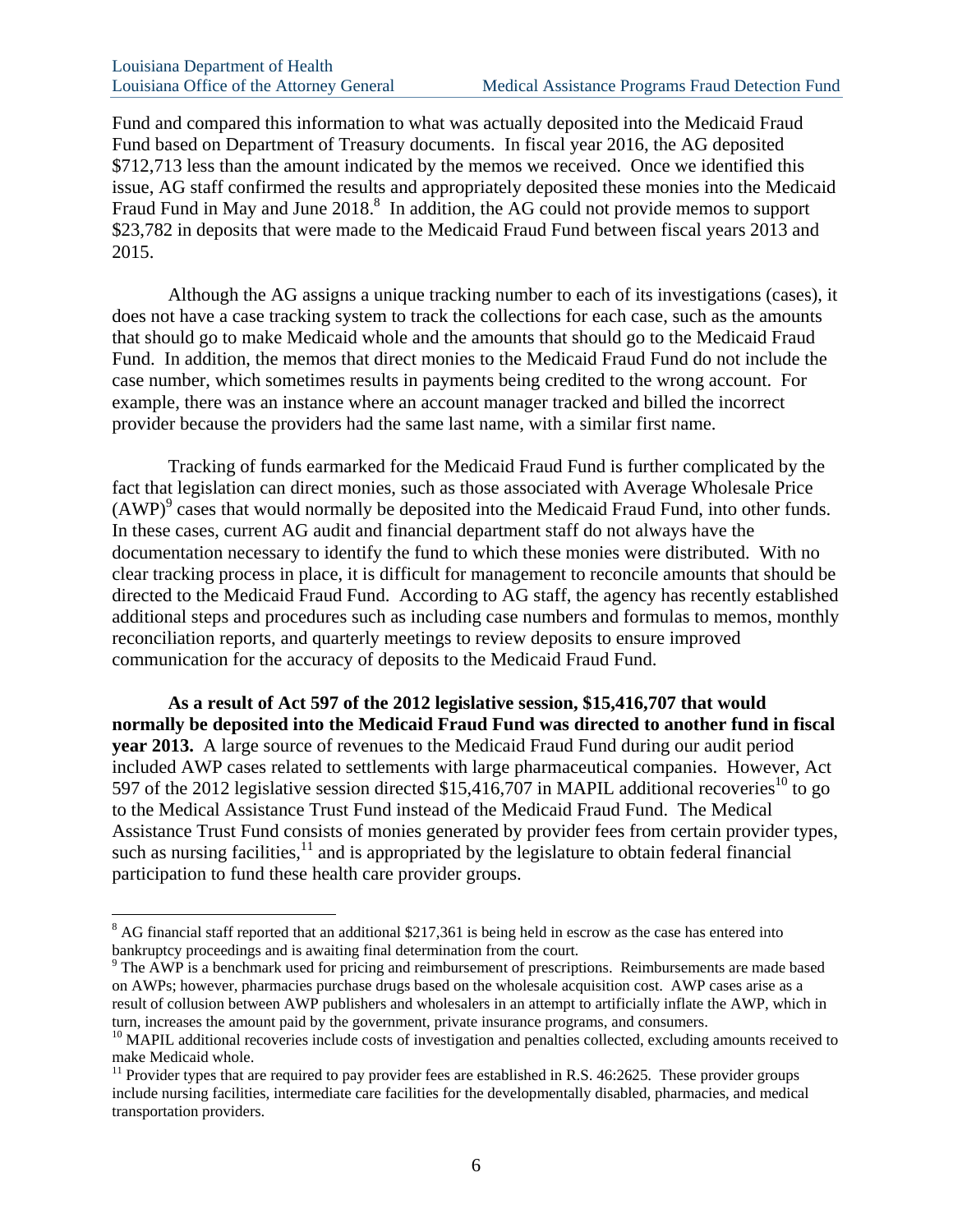**Recommendation 1:** LDH should continue to develop and implement clear policies and procedures for the contribution of monies to the Medicaid Fraud Fund.

**Summary of Management's Response:** LDH agrees with this recommendation and stated that it revised its memo templates in January 2018 to provide clear and specific information for depositing penalties into the Medicaid Fraud Fund.

**Recommendation 2:** The AG should continue to develop a process to ensure that all required funds are properly deposited into the Medicaid Fraud Fund, including the use of case-numbered memos, verification of the accuracy of these memos and the amounts deposited to the Medicaid Fraud Fund, and the development of a database that allows for tracking of state and federal funds.

**Summary of Management's Response:** The AG agrees with this recommendation and stated that it has made updates to memos which include case numbers and formulas to check the amounts contributed to the Medicaid Fraud Fund. The AG also stated that it has implemented a monthly reconciliation process to ensure that funds are deposited appropriately and/or forwarded to LDH or other entities where appropriate.

**Matter for Legislative Consideration 1:** The legislature should consider amending R.S. 46:440.1 to clarify required types of contributions to the Medicaid Fraud Fund.

### **LDH incorrectly deposited \$323,570 into the Medicaid Fraud Fund in fiscal year 2012 that should have been deposited to the Nursing Home Residents' Trust Fund.**

R.S. 40:2009.11 established the Nursing Home Residents' Trust Fund, which is comprised of civil fines and interest from nursing homes that have violations that may pose a threat to the health, safety, rights, or welfare of nursing home residents. The fund is subject to annual appropriation by the Legislature and shall be used solely to protect the health and property of residents of nursing homes that are found to be deficient, pay for the relocation of residents to other facilities, maintain operation of a facility pending correction of deficiencies or closure, reimburse residents for personal funds lost, educate residents to improve their health and welfare, reimburse a nursing home for evacuation expenses, or any other purpose approved by Centers for Medicare and Medicaid Services (CMS).

According to LDH management, in 2014 the department identified monies earmarked for the Nursing Home Residents' Trust Fund that were deposited into the Medicaid Fraud Fund in error during fiscal years 2012 through 2014. LDH retroactively transferred these monies from the Medicaid Fraud Fund into the Nursing Home Residents' Trust Fund for fiscal years 2013 and 2014, but did not correct for fiscal year 2012. LDH has appropriately deposited funds into the Nursing Home Residents' Trust Fund in each year since; however, LDH cannot determine if this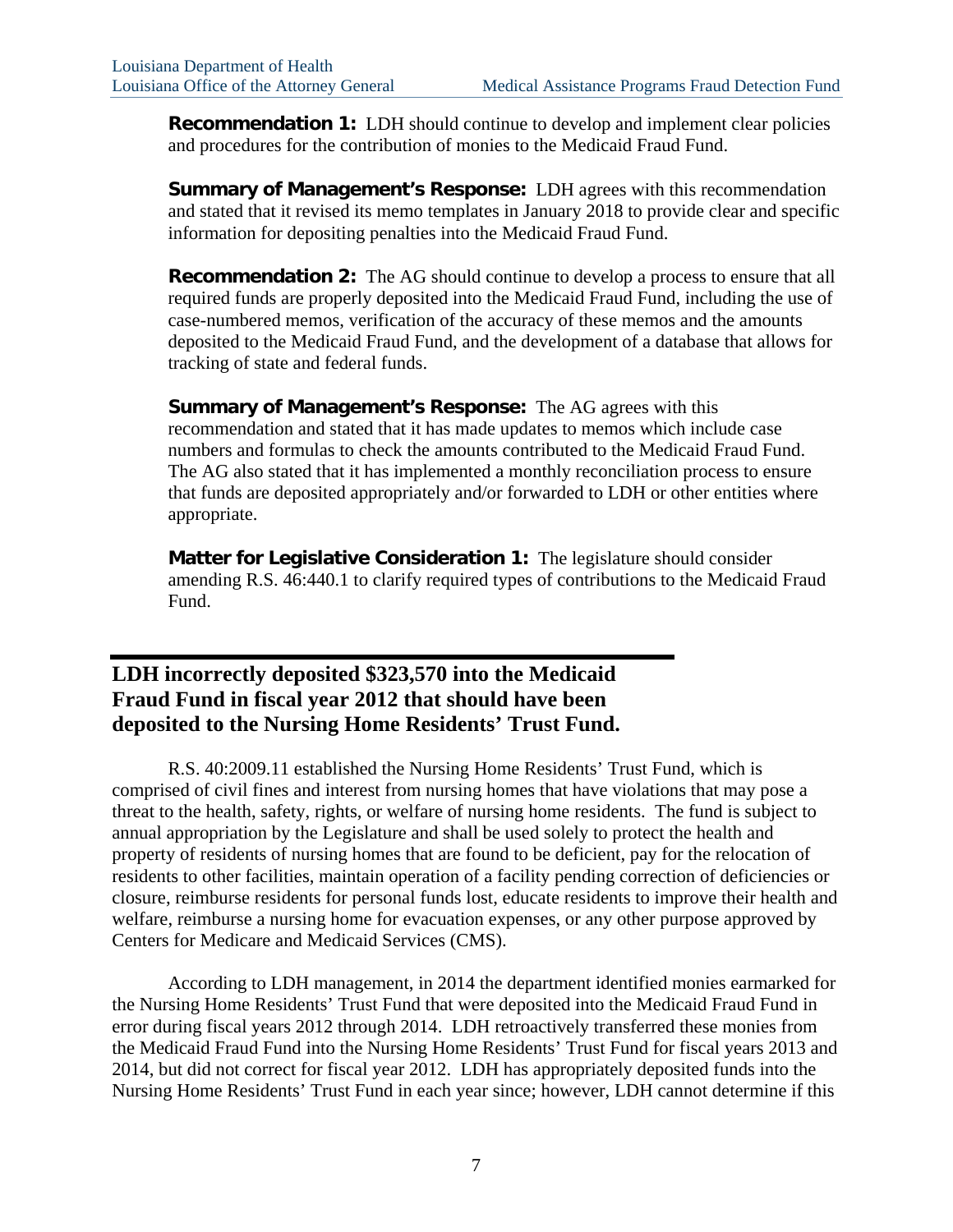issue existed prior to fiscal year 2012 because the department does not have source documents for deposits made prior to that time.<sup>12</sup> As a result, LDH is unable to determine whether deposits of \$3,661,636 made to the Medicaid Fraud Fund between fiscal years 2000 and 2011 were made appropriately.

**Recommendation 3:** LDH should retroactively transfer the monies from the Medicaid Fraud Fund that should have been designated for the Nursing Home Residents' Trust Fund in fiscal year 2012.

**Summary of Management's Response:** LDH agrees with this recommendation and stated that it transferred \$323,570 into the Nursing Home Residents' Trust Fund on June 4, 2018.

**LDH spent \$477,266 from the Medicaid Fraud Fund in fiscal year 2017 for salaries that do not appear to meet the intended purpose of contributing to the prevention and detection of Medicaid fraud and abuse. In addition, LDH spent \$642,593 from the Medicaid Fraud Fund in fiscal year 2012 on software that could not be implemented due to system compatibility issues.**

Information obtained from LDH regarding Medicaid Fraud Fund expenditures shows that LDH has used the Medicaid Fraud Fund to cover salaries of Program Integrity, Legal, and Internal Audit staff. According to LDH management, these positions' salaries were paid through the Medicaid Fraud Fund as a result of the fiscal year 2016 Deficit Elimination Plan and in order to maximize LDH's statutory dedications before turning to the general fund for financing. Additional expenditures from the fund between fiscal years 2012 and 2017 included data processing software, postage, office supplies, building maintenance, and travel expenses. Appendix C summarizes expenditures from the Medicaid Fraud Fund from fiscal years 2012 through 2017.

**LDH spent \$477,266 from the Medicaid Fraud Fund in fiscal year 2017 for salaries that do not appear to meet the intended purpose of contributing to the prevention and detection of Medicaid fraud and abuse.** While Program Integrity is directly involved with the prevention and detection of Medicaid fraud and abuse, the role of the legal staff and internal auditors is less clear. To determine whether these salaries were funded by the Medicaid Fraud Fund in accordance with state law, we reviewed the job descriptions for these employees. We noted that in several of the job descriptions, prevention and detection of Medicaid fraud and abuse were not listed as job duties. Exhibit 4 on the following page shows the salary amounts for Legal and Internal Audit staff funded out of the Medicaid Fraud Fund, as well as the salary amounts that are associated with positions not related to Medicaid fraud and abuse according to the job descriptions.

 $\overline{a}$ 

 $12$  LDH's record retention schedule for deposits is six years, including the current year.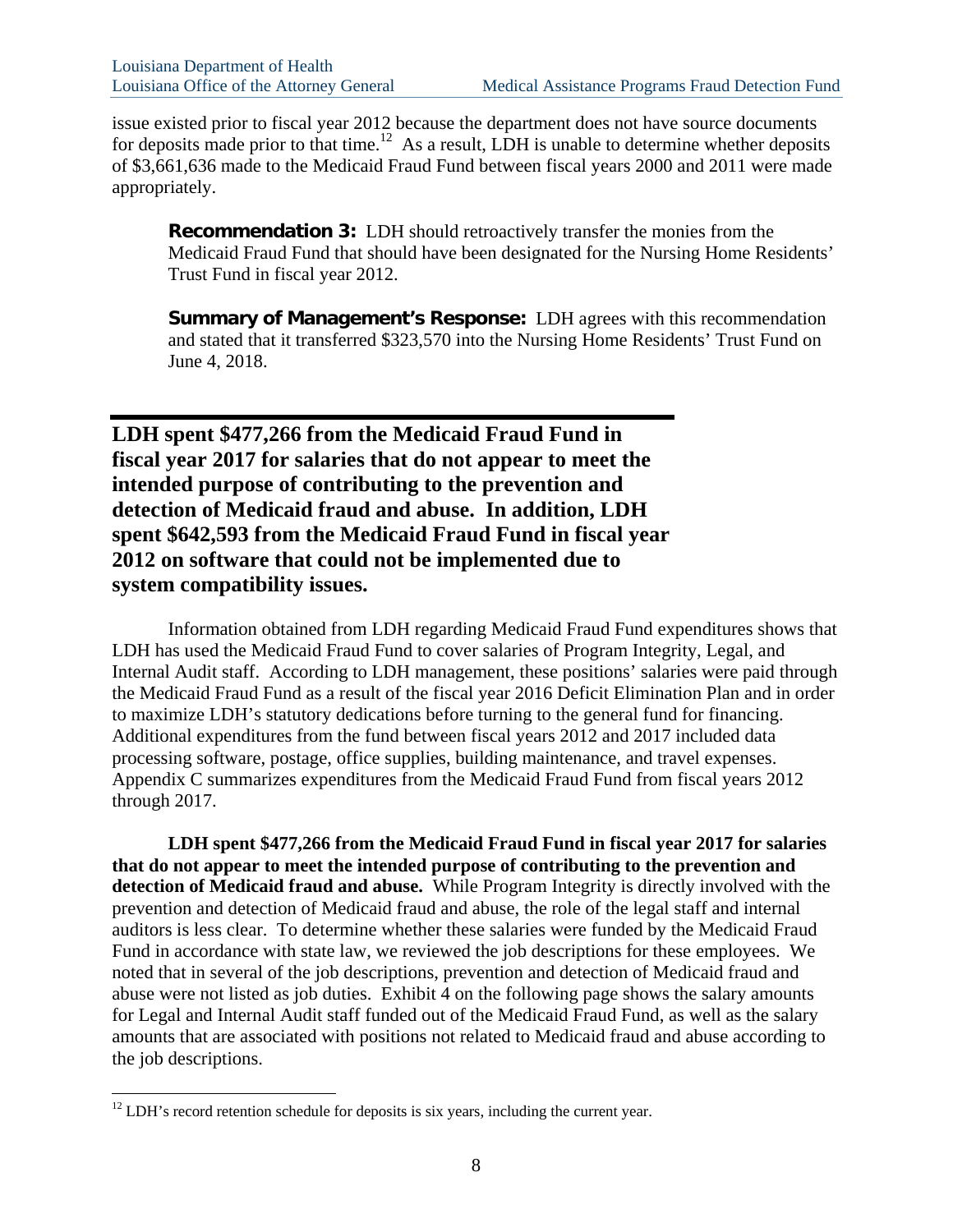

**Exhibit 4 LDH Internal Audit and Legal Salaries Paid from Medicaid Fraud Fund Fiscal Year 2017**

**Source:** Prepared by legislative auditor's staff using information from Business Objects and LDH.

Of the eight Internal Audit salaries paid from the Medicaid Fraud Fund, only two (25%) had job descriptions with duties associated with the prevention and detection of Medicaid fraud, and none of the positions were 100% associated with Medicaid fraud activities. While looking for indicators of fraud is a key component of any audit position, the role of the internal audit function is to look for indicators of fraud within the department as opposed to external sources, such as healthcare providers within Medicaid. LDH staff stated that the job descriptions were out of date and not reflective of the true work performed by the internal audit staff. However, we analyzed the 20 projects performed by the LDH Internal Audit section in fiscal year 2017 and determined that 15 (75%) had no Medicaid fraud component. Exhibit 5 below shows whether fraud was a component of projects conducted by LDH Internal Audit staff in fiscal year 2017.

| <b>Exhibit 5</b><br>LDH Projects Performed by Internal Audit with Fraud Component<br><b>Fiscal Year 2017</b> |                |                   |                                                                                                                                                   |  |  |  |  |
|--------------------------------------------------------------------------------------------------------------|----------------|-------------------|---------------------------------------------------------------------------------------------------------------------------------------------------|--|--|--|--|
| <b>Determination</b>                                                                                         | <b>Audits</b>  | <b>Percentage</b> | <b>Examples</b>                                                                                                                                   |  |  |  |  |
| Yes                                                                                                          |                | 15%               | Reviews of eligibility error rates and excluded Medicaid providers.                                                                               |  |  |  |  |
| Partial                                                                                                      | $\mathfrak{D}$ | 10%               | Improper use of Medicaid funds as one part of an audit or investigation<br>that had multiple components.                                          |  |  |  |  |
| N <sub>0</sub>                                                                                               | 15             | 75%               | Investigations into unethical hiring practices and usage of purchase and<br>travel cards and audits of operations of specific offices within LDH. |  |  |  |  |
| <b>Total</b>                                                                                                 | 20             |                   |                                                                                                                                                   |  |  |  |  |
| <b>Source:</b> Prepared by legislative auditor's staff using information from LDH.                           |                |                   |                                                                                                                                                   |  |  |  |  |

We also found that the salary associated with one of the three legal positions did not meet the statute's intended purpose for expenditures. The other two legal positions did contribute in some form to Medicaid fraud prevention and detection, with one position 100% associated with Medicaid fraud detection and prevention.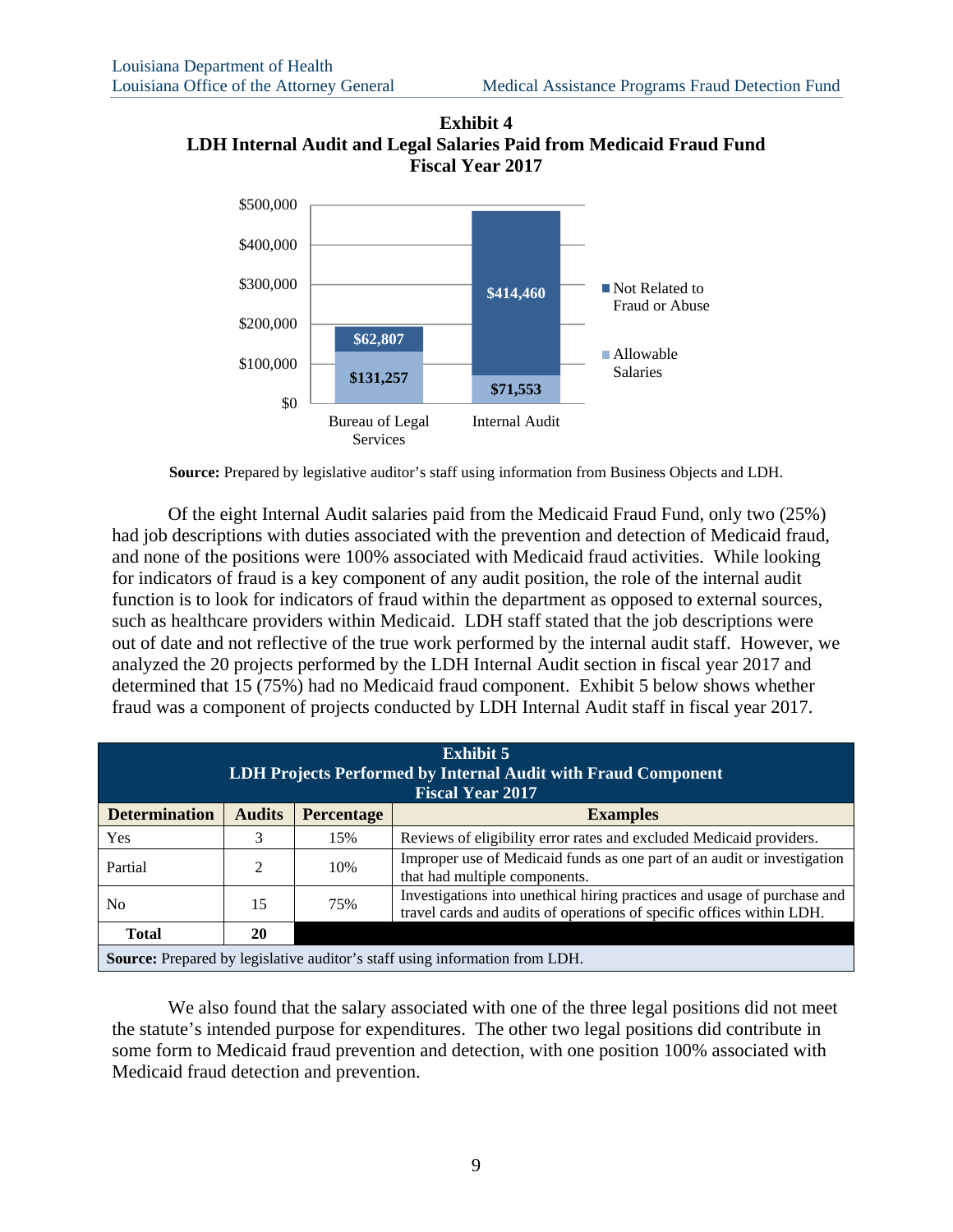LDH spent \$642,593<sup>13</sup> from the Medicaid Fraud Fund in fiscal year 2012 for **software that could not be implemented due to system compatibility issues.** In June 2012, LDH purchased 2,017 licenses<sup> $14$ </sup> for Microsoft Dynamics 365. According to LDH's IT Request Form, this software was intended to integrate Medicaid systems related to tracking health care related events and identifying fraud, waste, and abuse in Medicaid. LDH attempted to implement the software for three years but could not due to system compatibility issues.

**Recommendation 4:** LDH should ensure that job descriptions are current and reflective of the actual work performed by its employees.

**Summary of Management's Response:** LDH agrees with this recommendation and stated that it will review and update Internal Audit and Legal job descriptions to reflect current job duties. LDH anticipates this will be completed by July 31, 2018.

**Recommendation 5:** LDH should determine the percentage of each employee's salary that should be funded out of the Medicaid Fraud Fund based on the employee's updated job descriptions.

**Summary of Management's Response:** LDH agrees with this recommendation and stated that it will make determinations of time spent on Medicaid fraud related activities and will adjust the salaries derived from the Medicaid Fraud Fund as appropriate. LDH anticipates this will be completed by July 31, 2018.

### **The AG expended \$7,062,076 from the Medicaid Fraud Fund during fiscal years 2012 through 2017 in accordance with the requirements of R.S. 46:440.1.**

R.S. 46:440.1 states that monies in the fund are to be used to enhance fraud and abuse detection and prevention activities related to Medicaid. According to AG financial staff, the funding of the MFCU's operations is paid entirely through the Medicaid Fraud Fund. <sup>15</sup> MFCU's primary role is to investigate and prosecute instances of Medicaid provider fraud, as well as patient abuse and neglect in Medicaid facilities. Accordingly, the AG expended a total of \$7,062,076 in expenditures between fiscal years 2012 and 2017 on salaries for MFCU employees, MFCU operating costs, and other MFCU expenditures, which is consistent with the requirements of the state law.16 Appendix C summarizes expenditures from the Medicaid Fraud Fund from fiscal years 2012 through 2017.

 $\overline{a}$ 

<sup>&</sup>lt;sup>13</sup> A federal match of \$642,592 was also spent for this software, for a total cost of \$1,285,185.<br><sup>14</sup> In addition to the licenses, LDH also purchased external connector licenses and server licenses.

<sup>&</sup>lt;sup>15</sup> The federal government has a 75/25 match with the state for Medicaid fraud control activities, and as a result the federal government will pay 75% of the state's operating costs, while the state is responsible for the remaining 25% of these expenses.

<sup>&</sup>lt;sup>16</sup> Other expenditures included acquisitions, data processing and software, office supplies, postage, and maintenance/repairs.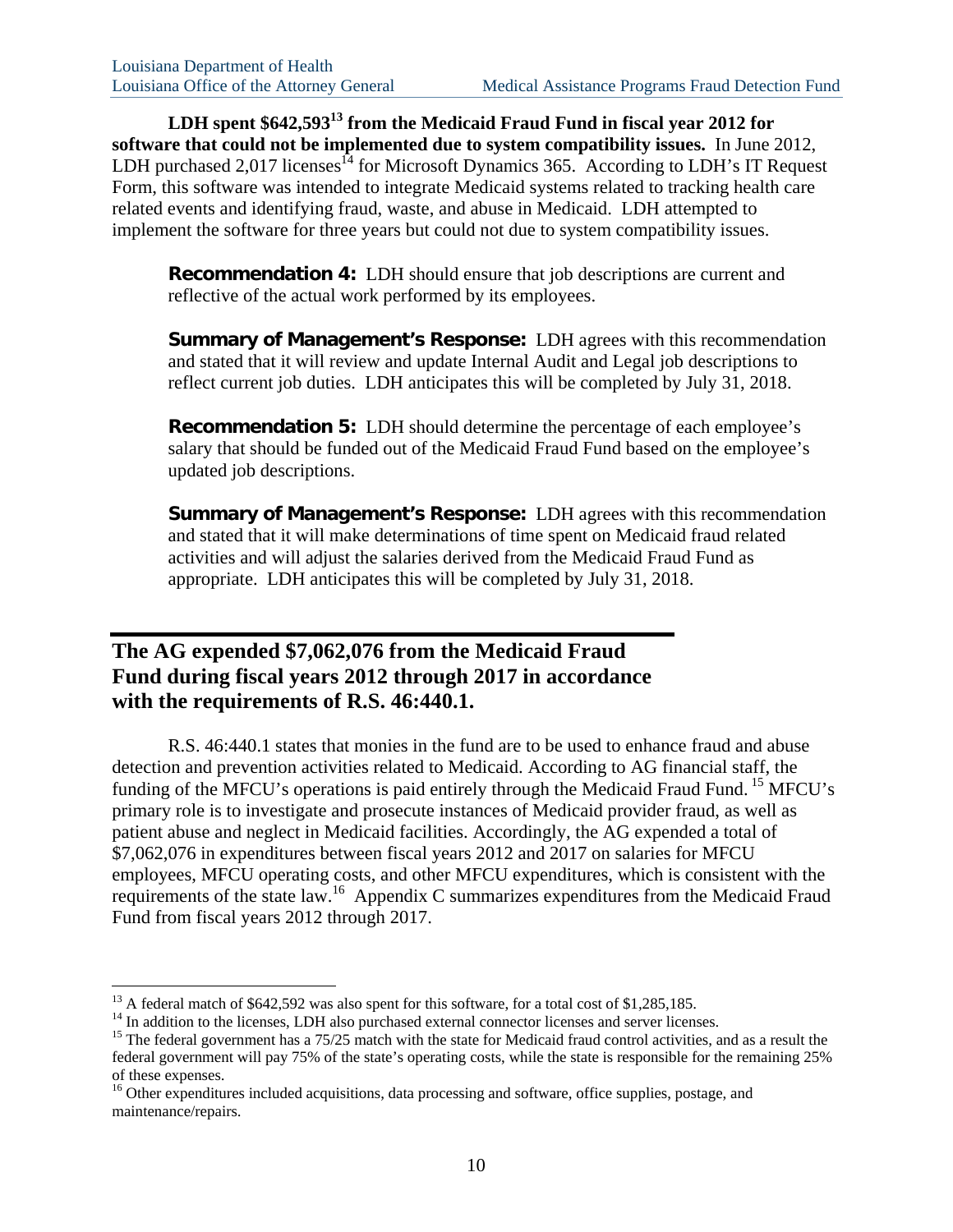# **APPENDIX A: MANAGEMENT'S RESPONSES**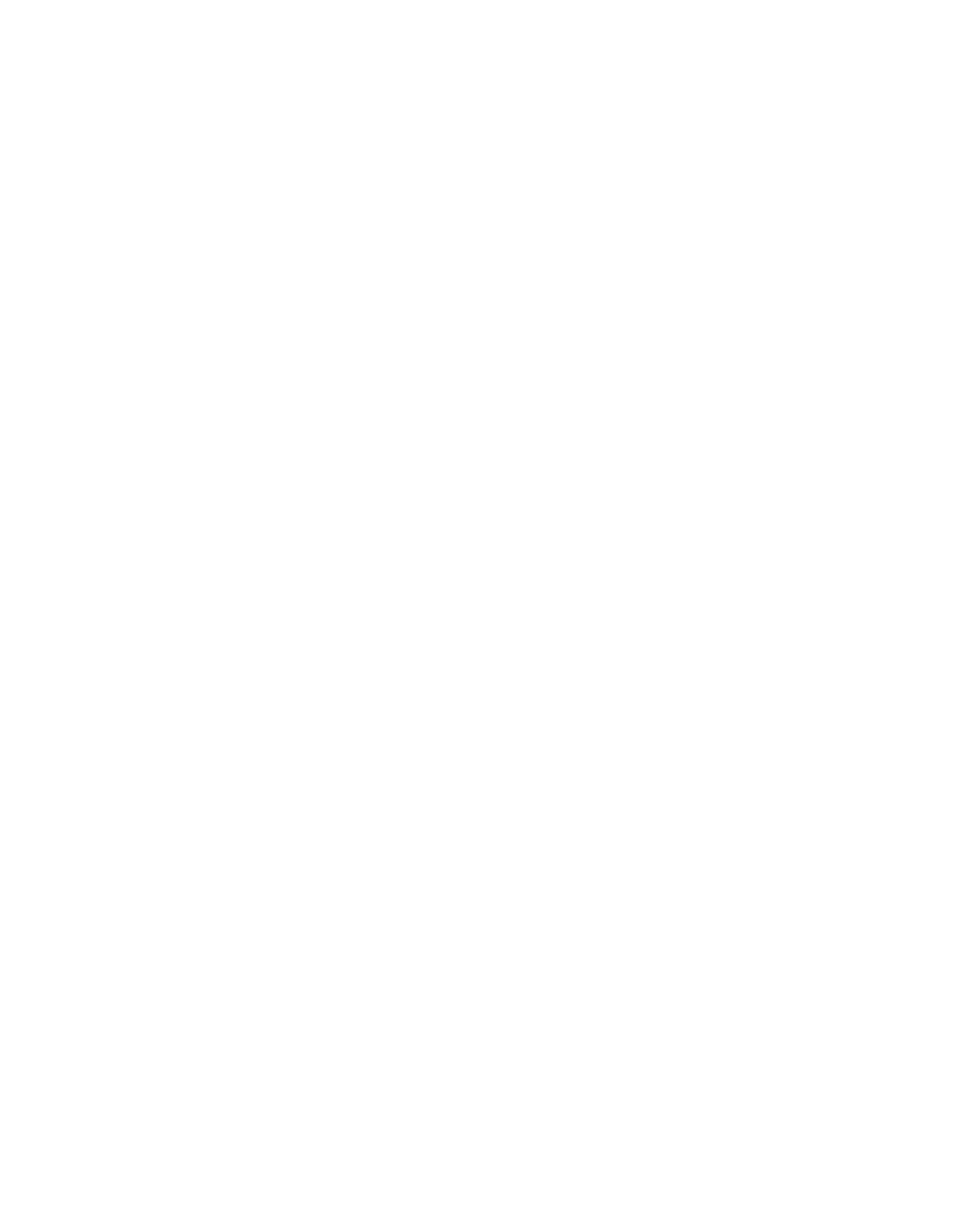John Bel Edwards **GOVERNOR** 



Rebekah E. Gee MD, MPH **SECRETARY** 

**State of Louisiana** 

Louisiana Department of Health Office of Management and Finance

July 18, 2018

Daryl G. Purpera, CPA, CFE **Legislative Auditor** P.O. Box 94397 Baton Rouge, LA 70804-9397

RE: Medical Assistance Programs Fraud Detection Fund

Dear Mr. Purpera:

We have carefully reviewed the above referenced reportable audit findings. In our view, the crux of this audit was our prior policy of classifying the fines and penalties collected by LDH Program Integrity as self-generated revenue instead of depositing them directly into the Fraud Fund.

It is important to note that these funds were deposited into other LDH accounts, and the agency has accounted for and reported these funds every year. When this administration learned from the auditor that there were questions about the proper account in which to deposit these funds, LDH Fiscal, Program Integrity, and Legal personnel implemented corrective steps immediately. In less than a month, the full amount of \$2.79 million was transferred into the Fraud Fund.

LDH also updated and strengthened its policies and procedures, retrained staff about the Fund, and properly reallocated any funds deposited into the Nursing Home Resident's Trust Fund into the Fraud Fund.

Specific to the findings, LDH concurs and provides the following response to the recommendations documented in the report.

### **Finding 1, Recommendation 1:**

LDH should continue to develop and implement clear policies and procedures for the contribution of monies to the Fraud Fund.

### **Response:**

LDH Fiscal, Program Integrity, and Legal personnel met in January 2018 to ensure that all sections have a better understanding of the requirements stated in Louisiana R.S. 46:440.1 and the relevant responsibilities of each section and to strengthen internal policies and procedures. In January 2018, Program Integrity revised templates of its memos to Fiscal to include clear and specific information for depositing these types of penalties into the Medicaid Fraud Fund.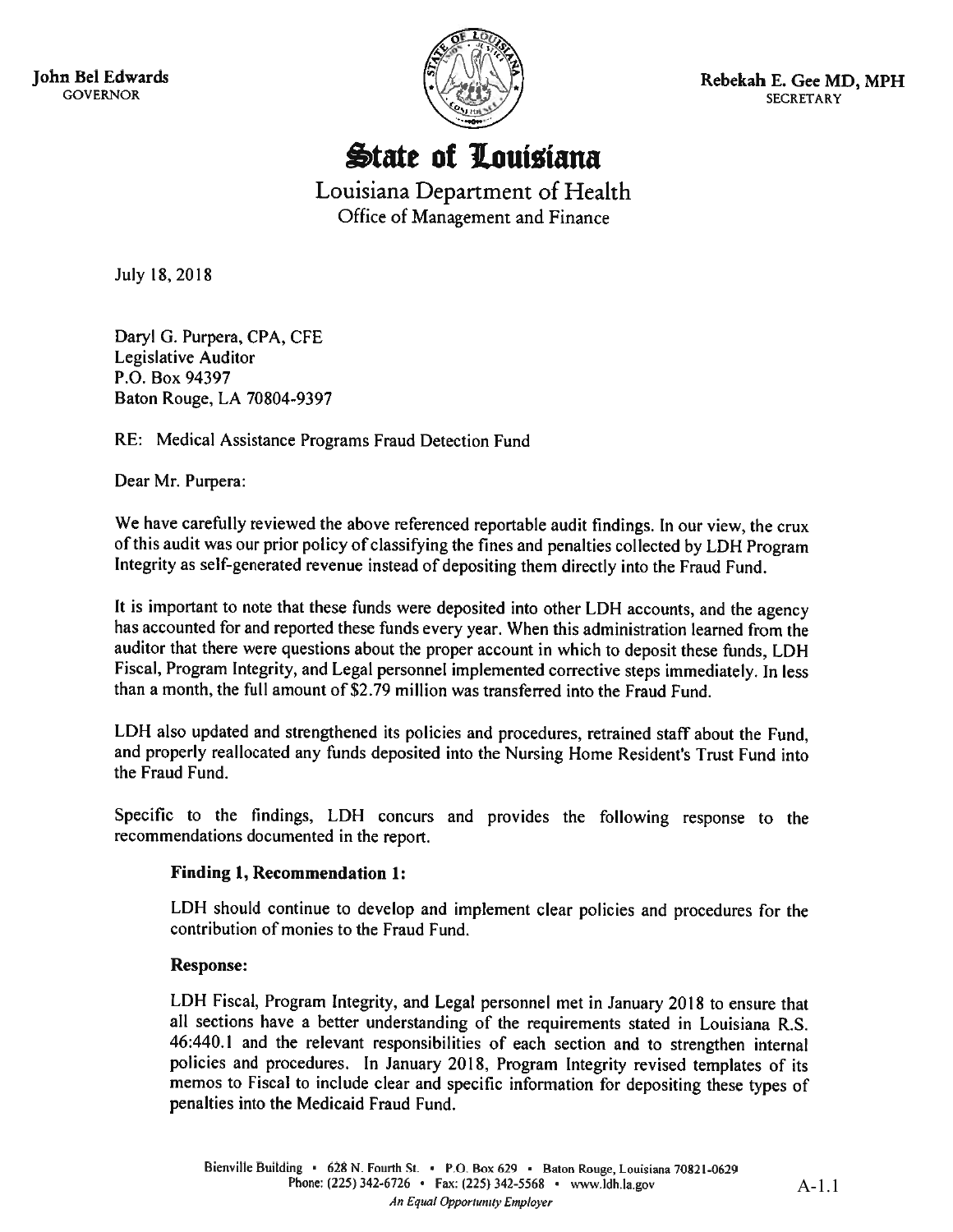Daryl G. Purpera July 18, 2018 Page 2

### **Finding 2, Recommendation 3:**

LDH should retroactively transfer the monies from the Medicaid Fraud Fund that should have been designated for the Nursing Home Residents' Trust Fund in fiscal year 2012.

### **Response:**

LDH transferred \$323,569.56, the FY 2012 monies, from the Medicaid Fraud Fund to the Nursing Home Residents' Trust Fund on June 4, 2018.

### **Finding 3, Recommendation 4:**

LDH should ensure that job descriptions are current and reflective of the actual work performed by its employees.

### **Response:**

LDH will review and update as needed the job descriptions for Internal Audit and Legal positions referenced in the report to ensure they are complete and reflective of current job duties. We anticipate this work to be complete by July 31, 2018.

### **Finding 3, Recommendation 5:**

LDH should determine the percentage of each employee's salary that should be funded out of the Fraud Fund based on the employee's updated job descriptions.

#### **Response:**

LDH will make determinations regarding accurate percentage of time spent on Medicaid Fraud related activities within each updated job description in Internal Audit and Legal and based on that determination will adjust the amount of salary for the respective employees that is derived from the Fraud Fund as appropriate. We anticipate this work will be complete by July 31, 2018.

Please contact Michael Breland at (225) 342-8158, michael.breland@la.gov, if you have any questions.

Sincerely,

W. Jerkeynolds Undersecretary

WJR/ap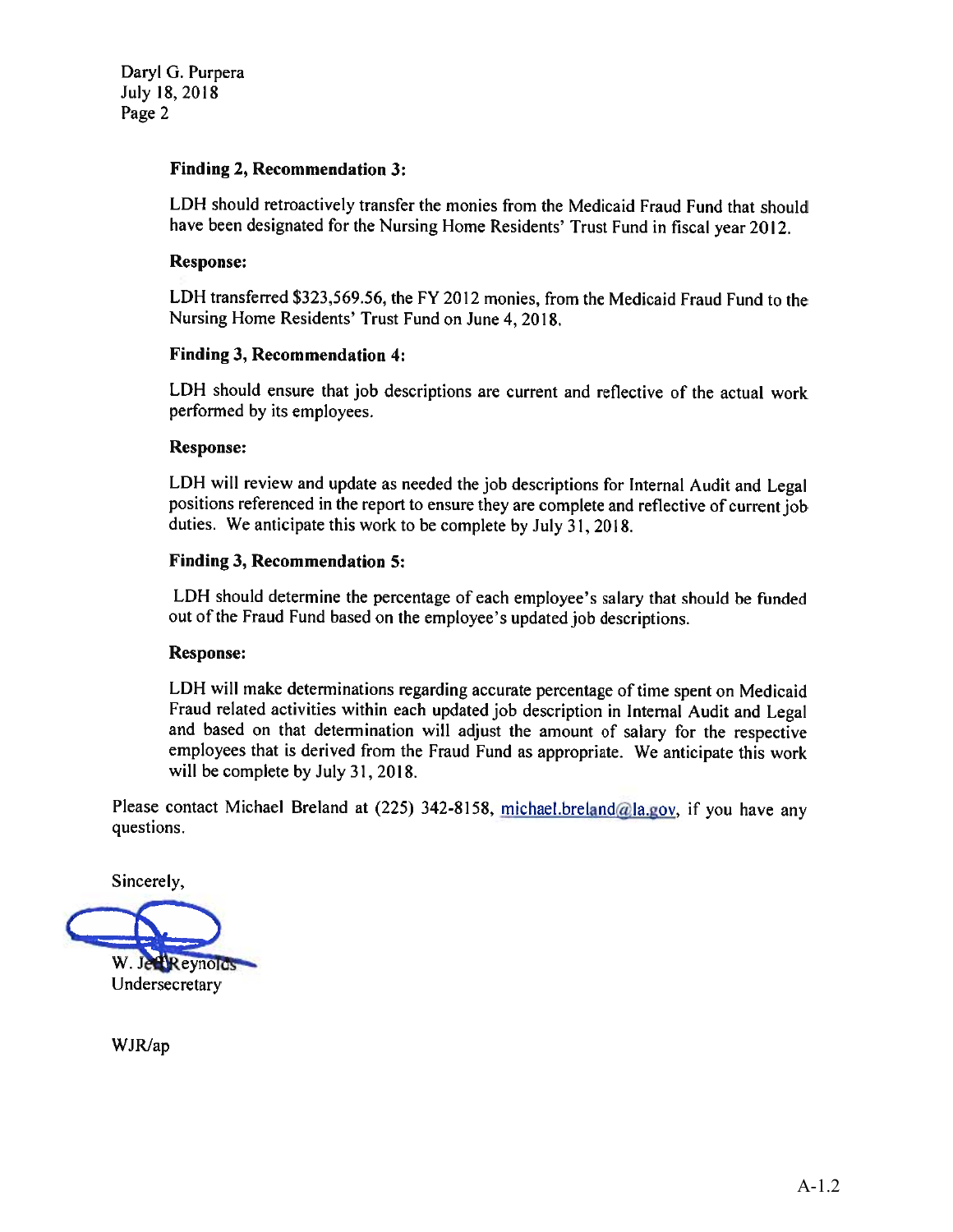

State of Louisiana **DEPARTMENT OF JUSTICF** OFFICE OF THE ATTORNEY GENERAL P.O. BOX 94005 **BATON ROUGE** 70804-9005

**Attorney General** 

June 14, 2018

Daryl G. Purpera, CPA, CFE, Legislative Auditor Louisiana Legislative Auditor's Office P.O. Box 94397 Baton Rouge, LA 70804-9397

Dear Mr. Purpera:

On behalf of the Louisiana Department of Justice, please accept the following response to the performance audit report regarding the Medical Assistance Programs Fraud Detection Fund. We concur with the recommendation of the Legislative Auditor that we continue to develop a process to ensure that all required funds are properly deposited into the Medical Assistance Programs Fraud Detection Fund. Prior to receiving the draft audit report from the Legislative Auditor, employees at the Department of Justice had begun implementing changes to clarify how funds received by the Medicaid Fraud Control Unit are properly deposited and tracked. Additional steps and procedures have already been put into place to ensure improved communication for accuracy of deposits. Updates to the memos have been made which will be inclusive of case number and formulas for checks and balances of amounts deposited. Our staff is also implementing a monthly reconciliation process to ensure that all funds are deposited appropriately and/or forwarded to LA Department of Health or other entities where appropriate.

The Legislative Auditor identified \$712,713 that was not deposited into the Medicaid Fraud Fund in fiscal year 2016. Once this matter was brought to our attention, we immediately took steps to identify the funds that were not deposited and correct this matter with the deposit of the additional funds. The new format for our memos and the monthly reconciliation process that we are implementing should ensure that this does not occur again and that all required funds are properly deposited into the Medicaid Fraud Fund.

The Legislative Auditor also identified \$23,782 in deposits to the Medicaid Fraud Fund for which we were unable to provide supporting documentation. We would like to clarify that we believe these funds were properly deposited into the Medicaid Fraud Fund. Again, the new format for our memos and the monthly reconciliation process that we are implementing should ensure that this does not occur again and that all required funds are properly deposited into the Medicaid Fraud Fund.

We also would like to bring to your attention that the MFCU does in fact have a case tracking system which tracks the collections on each case. This is inclusive of amounts that should go to make Medicaid whole and the amounts that should be deposited in the Medicaid Fraud Fund. However, this system was designed to meet federal reporting requirements which require the reporting of consolidated state and federal recoveries, rather than reporting state and federal dollars separately. The information regarding state only funds is reported in the case tracking system in a comment field. All of the necessary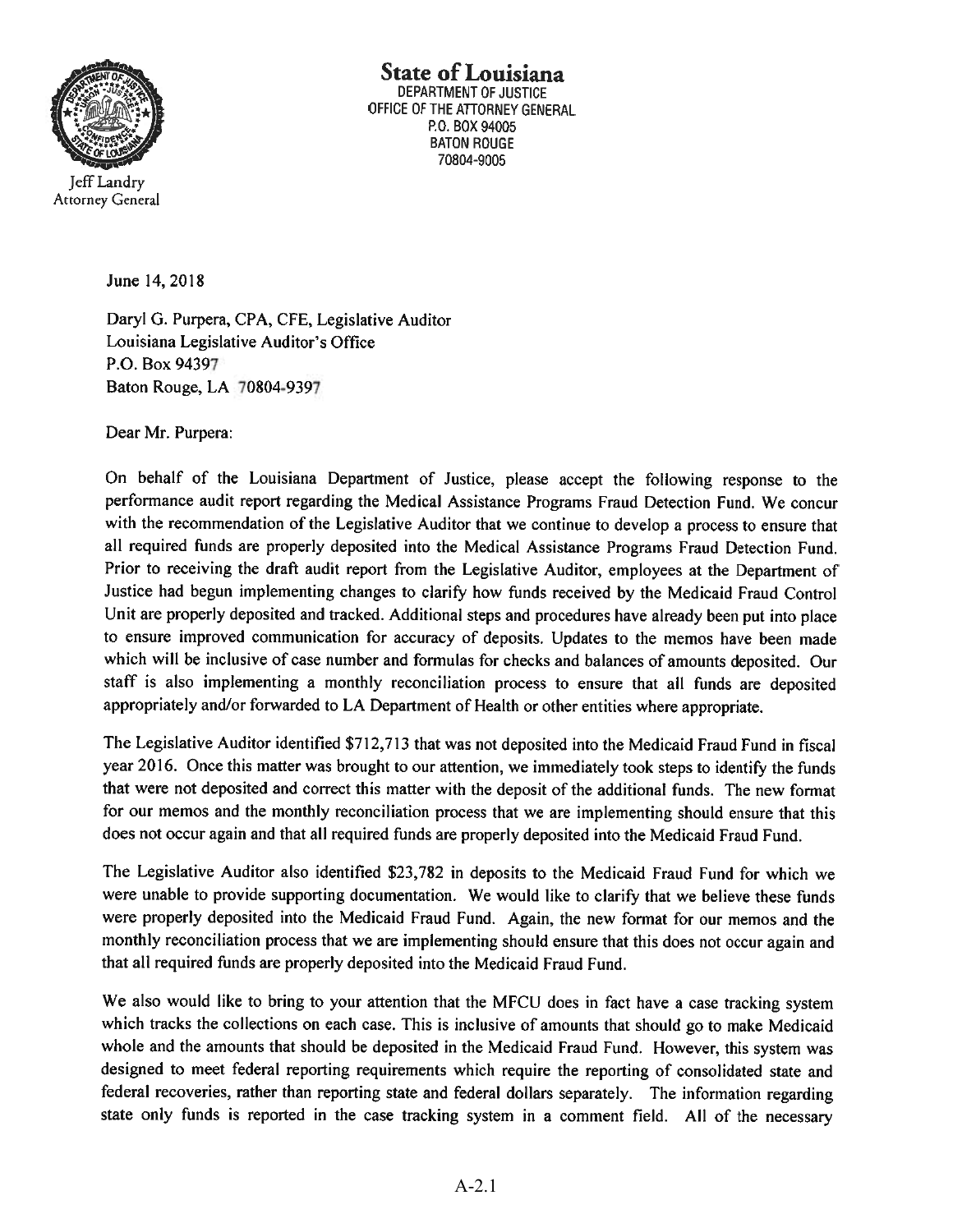information is included in the current case tracking system, but the current system does not have a mechanism to report the comment field in column that will automatically tabulate the contents. The Department is currently working on the procurement of a case tracking system that will allow for more detailed record keeping of both state and federal funds. Until the new case tracking system is implemented, MFCU staff will make additional entries and comments in the case tracking system to clarify what funds were actually received by the Medicaid Fraud Control Unit and which funds were actually received directly by our Federal counterparts. Additionally, we have developed a spreadsheet that will keep track of all monies actually received directly by the MFCU and the appropriate distribution of those monies. This spreadsheet is part of the reconciliation process discussed above.

As always, we appreciate the work and professionalism of the Louisiana Legislative Auditor and his staff.

Sincerely. Wilbury Stiles-H1

**Chief Deputy Attorney General**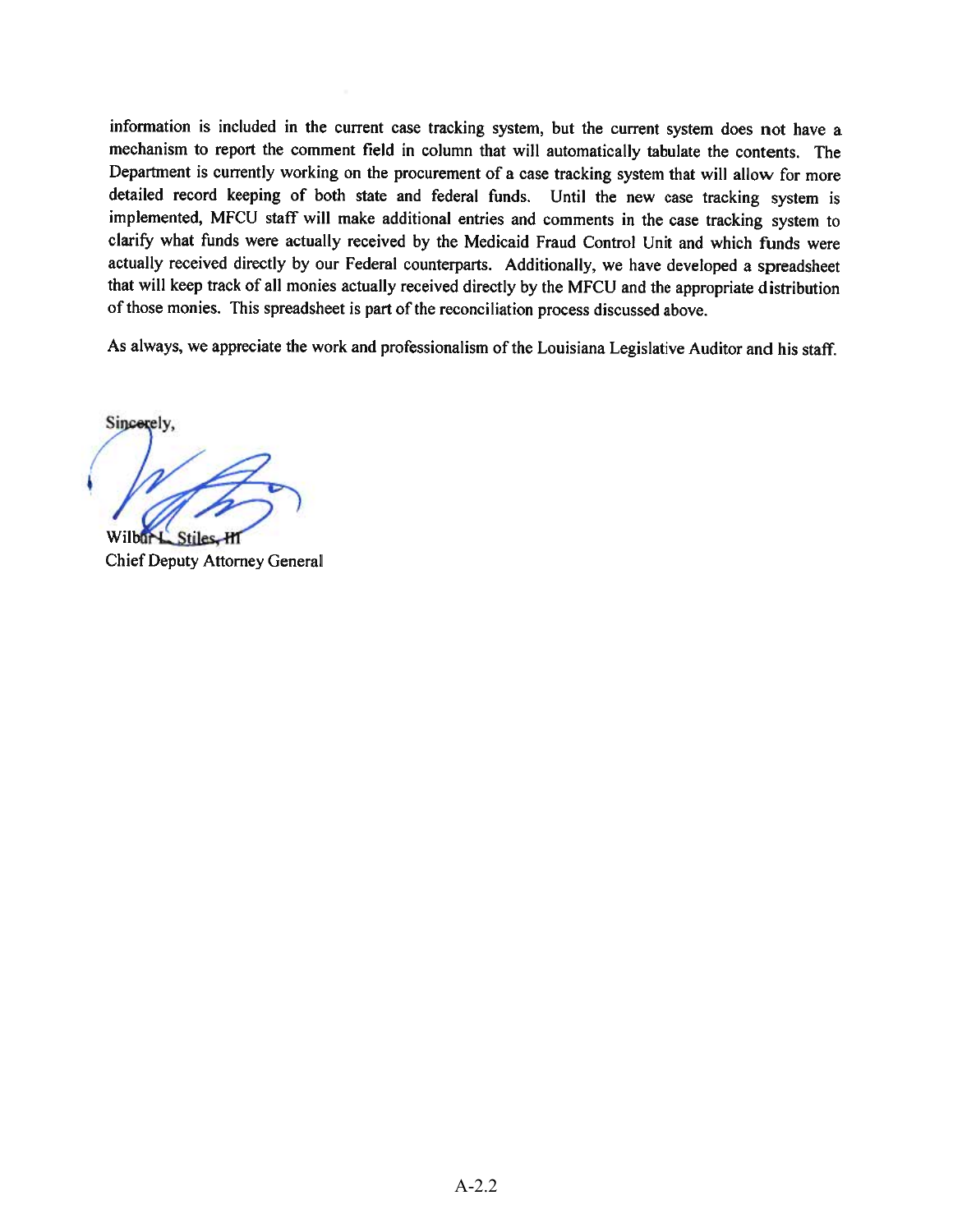### **APPENDIX B: SCOPE AND METHODOLOGY**

This report provides the results of our performance audit of the Louisiana Department of Health's usage of the Medicaid Fraud Fund. We conducted this performance audit under the provisions of Title 24 of the Louisiana Revised Statutes of 1950, as amended. This audit primarily covered the time period of July 1, 2011, through June 30, 2017, although we analyzed time periods outside of that scope for certain analyses. Our audit objective was:

### **To determine whether LDH and the AG deposited and expended funds from the Medicaid Fraud Fund from fiscal years 2012 through 2017 in accordance with state law.**

We conducted this performance audit in accordance with generally-accepted *Government Auditing Standards* issued by the Comptroller General of the United States. Those standards require that we plan and perform the audit to obtain sufficient, appropriate evidence to provide reasonable basis for our findings and conclusions based on our audit objective. We believe the evidence obtained provides a reasonable basis for our findings and conclusions based on our audit objective. To answer our objective, we reviewed internal controls relevant to the audit objective and performed the following audit steps:

- Reviewed relevant laws, policies, and procedures.
- Reviewed Medicaid Fraud Fund contributions and expenditures, using data provided by the Office of the State Treasury for both LDH and the AG.
- Obtained job descriptions from the State Civil Service to determine the extent job duties pertained to prevention and detection of Medicaid fraud, waste, and abuse.
- Reviewed information from Program Integrity's Surveillance Utilization and Review section regarding assessed and collected penalties.
- Obtained memos from the AG that direct funds into the Medicaid Fraud Fund and compared this to contributions made to the Medicaid Fraud Fund across the audit scope.
- Interviewed agency staff at LDH and the AG to determine agency procedures and policies.
- Obtained Business Objects data regarding expenditures and staffing for LDH and the AG.